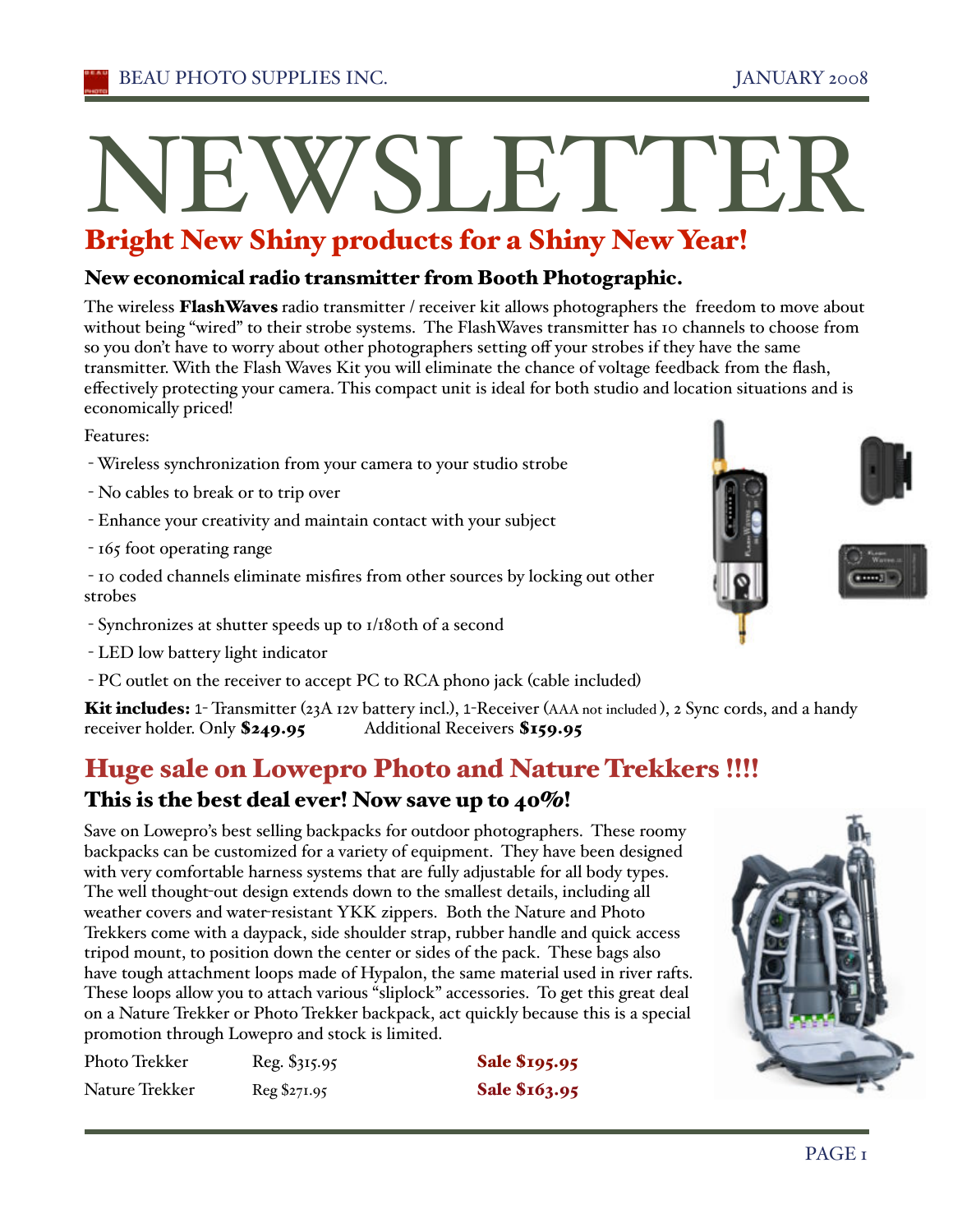

### HOPE IN SHADOWS

The Hope In the Shadows calendar is now on sale at Beau Photo:

Organized by the Pivot Legal Society, the calendar allows Downtown East-side residents a chance to express themselves through photography. Photographs from the 2008 calendar were selected from more than 4000 images taken on single use cameras by 200 residents.

Here at Beau Photo the price is \$20.00 and all the proceeds go back to Pivot to cover the printing and development costs, prize money for winners who got their photographs in the calendar, and training to 200 street sellers.

Pick one up today iťs nice socially conscience gift and a great way to give back.

### Ken **Product Sales and Purchasing**

### FILM AND PAPER NEWS

### LOMO ALERT:

### The Diana+ Camera has arrived!

The all-plastic camera body, simple shutter, and soft focus are what made the Diana camera unique during the early 1960's.

Still retaining the unique features that made the Diana famous, this updated model, the Diana+, takes Diana photography to the next level. New features include a removable lens for super-wide angle pinhole shots, endless panorama, shutter lock and tripod thread.



### Krista-Belle Stewart Film and Paper Department

# Renaissance Albums

The New Year is finally here! All of the new upgrades that I listed last month are now available and new samples are on their way to Beau. New catalogues and pricing will also be taking effect early this month. Feel free to drop by or call if you have any questions, I will gladly help you out.

### Ola Renaissance Albums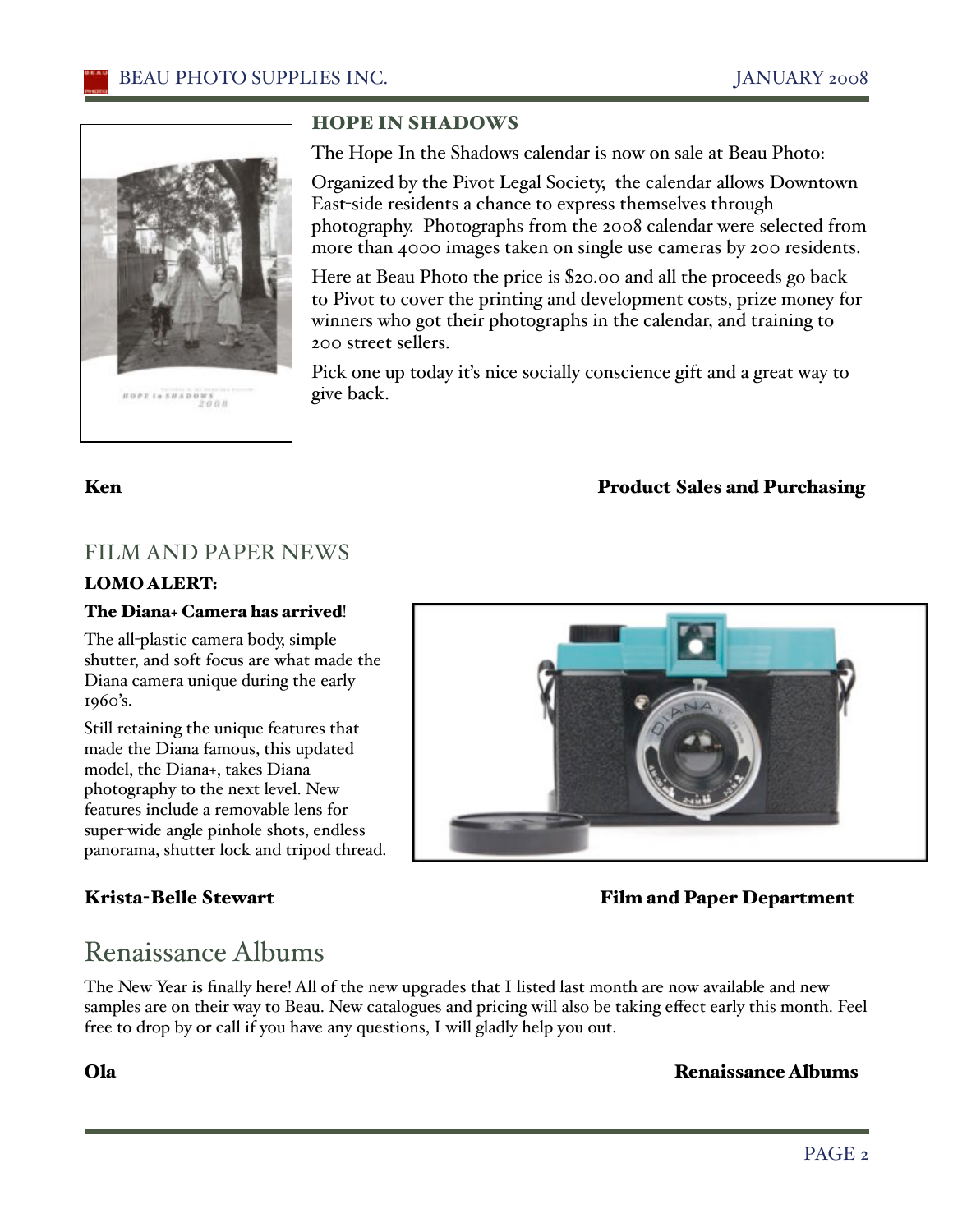### NEWS FROM THE BACK

We now have the new Nikon D 300 in stock for  $\frac{1}{9}$  1799.00. The new Nikon 14-24 mm and  $24$ -70 mm lenses are expected on the shelves early in the new year. Nikon has continued their  $D_3$ application process, so if you are interested in a D3 contact Mike for an application.

Canon's rebate program ends on December 31st. There will be more specials in the new year, call us for more details.

From the used section:

Canon 1DS Mark II camera = \$5000.00.

Canon 35 mm lens  $f1.4 = $750.00$ .

Canon right angle finder C = \$200.00.

Norman 800 watt power pack with 2 flash heads = \$1200.00.

Nikon D200 camera = \$1000.00

Have a safe and happy new Year.

### Ron Pro Sales

### RENTAL NEWS!

Well the time for holiday fun is finally here! It's good to see so many of you taking advantage of the extended rental at a great deal, if you missed out this time, the next big holiday will be the March long weekend.

In January, we have plans for a few new pieces of equipment: New Hensel porty packs, which means more battery capacity, asymmetrical power output, better water sealing (though they still don't like rain!), and some new heads are due to arrive in the spring which will have a shorter flash duration. Also from Hensel is a battery power supply, much like the Dynalite XP1100 we have. It has two outlets and battery packs which are quick to exchange. You can plug in your own monoheads and have power where you need it.

In the land of digital, we will be getting the much anticipated Microtek ArtixScan M1 pro flatbed scanner. Watch upcoming newsletters for Mike's full review, but from what we've seen so far, this is a scanner with potential. We are also trying to keep up with all the new SLR cameras out right now. We now have the Nikon D300. We'll let you know as soon as the D3 arrives, though don't get your hopes up, it may be early spring before we see a rental  $D_3$ . In Canon we now have the  $ID$  Mk III  $(\$250/day)$ , the IDs Mk III  $(\$350/day)$ , and we still have the IDs Mk II, a great camera which instead of selling, we are going to rent at the new low price of \$250/day. Enjoy the holiday and we'll see everyone in the new year!

### Kathy Rentals